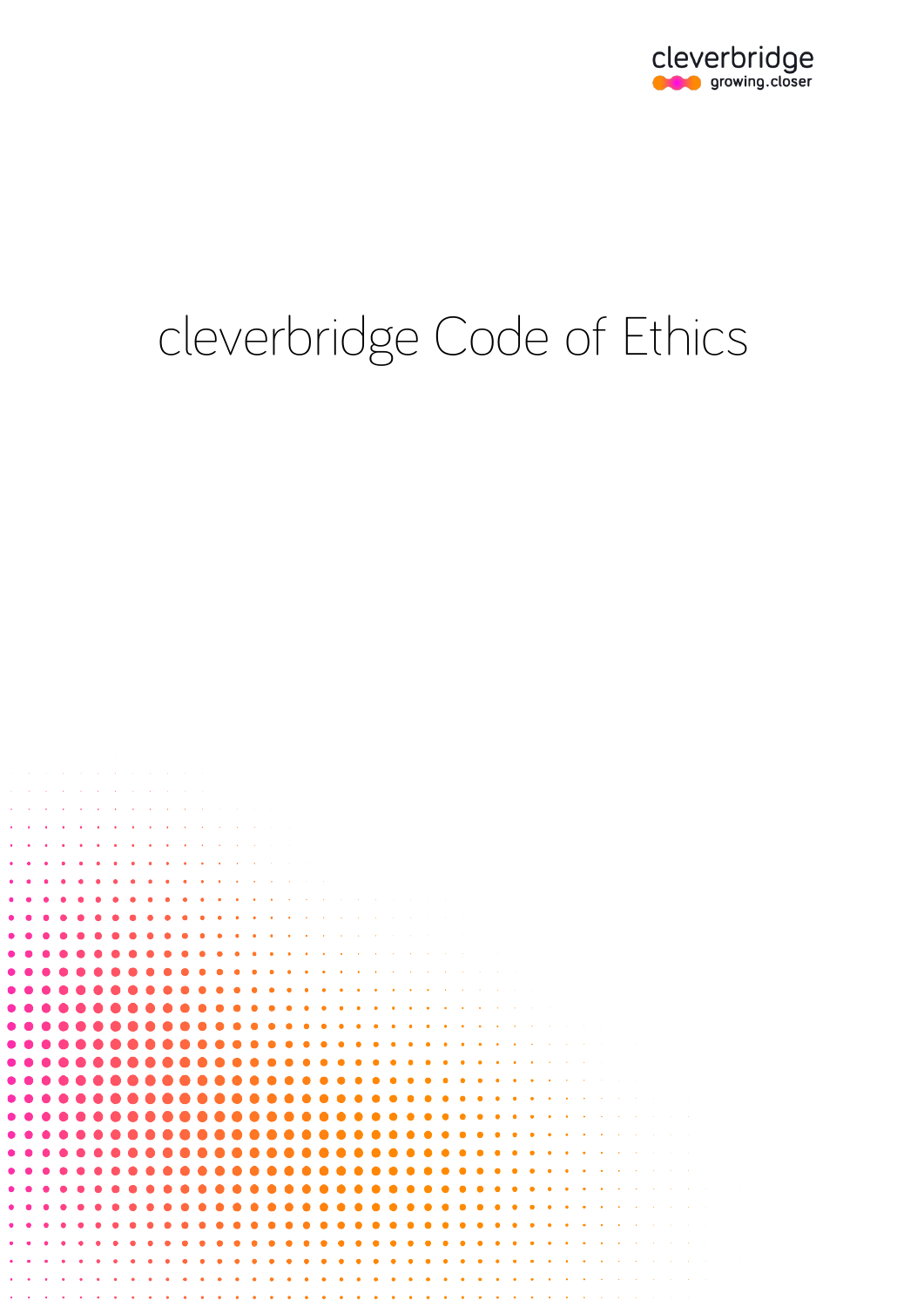

# **cleverbridge Code of Ethics**

## **Revision History**

| Version | Date       | Author | <b>Revision</b>                                                                             |
|---------|------------|--------|---------------------------------------------------------------------------------------------|
| 0.1     | 2020-12-08 | TH     | Initial version                                                                             |
| 0.11    | 2021-09-07 | PKVC.  | Includes: Preface, corporate values, modify<br>structure, add topics and reporting channel. |
| 0.1.2   | 2021-29-10 | SD     | Revised Preface                                                                             |
| 0.1.3   | 2022-21-03 | SD     | <b>Added Sustainability</b>                                                                 |

## **Document Information**

| Title                 | cleverbridge Code of Ethics                                  |
|-----------------------|--------------------------------------------------------------|
| Author                | Compliance                                                   |
| Document type         | Statement                                                    |
| Target audience       | All cleverbridge employees, customers, clients and suppliers |
| <b>Classification</b> | Public                                                       |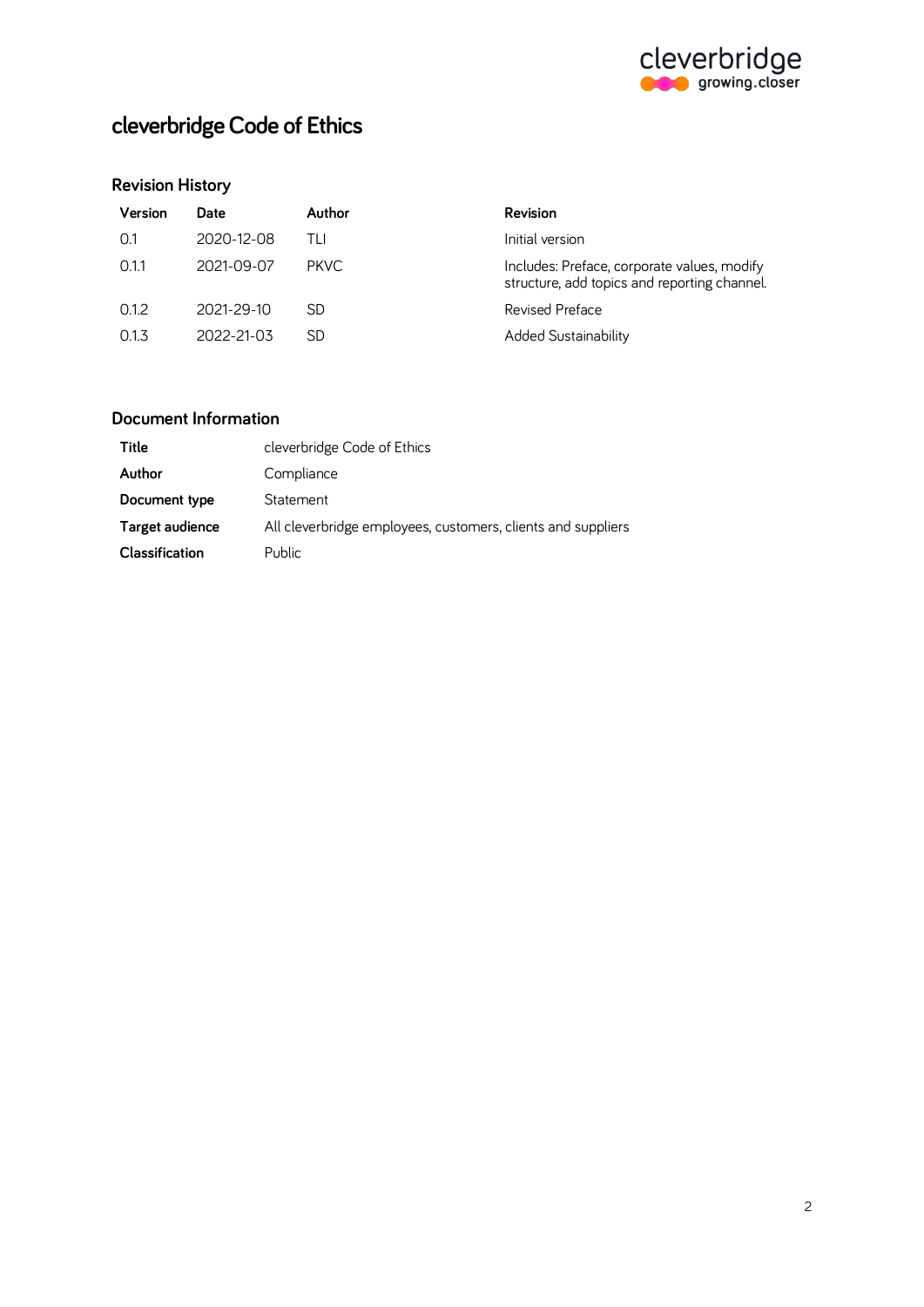

# **Contents**

| $\overline{c}$ |     |  |  |
|----------------|-----|--|--|
| 2.1            |     |  |  |
|                | 2.2 |  |  |
|                | 2.3 |  |  |
| 2.4            |     |  |  |
|                | 2.5 |  |  |
| 3              |     |  |  |
|                | 3.1 |  |  |
|                | 3.2 |  |  |
|                | 3.3 |  |  |
| 4              |     |  |  |
|                | 4.1 |  |  |
|                | 4.2 |  |  |
| 5              |     |  |  |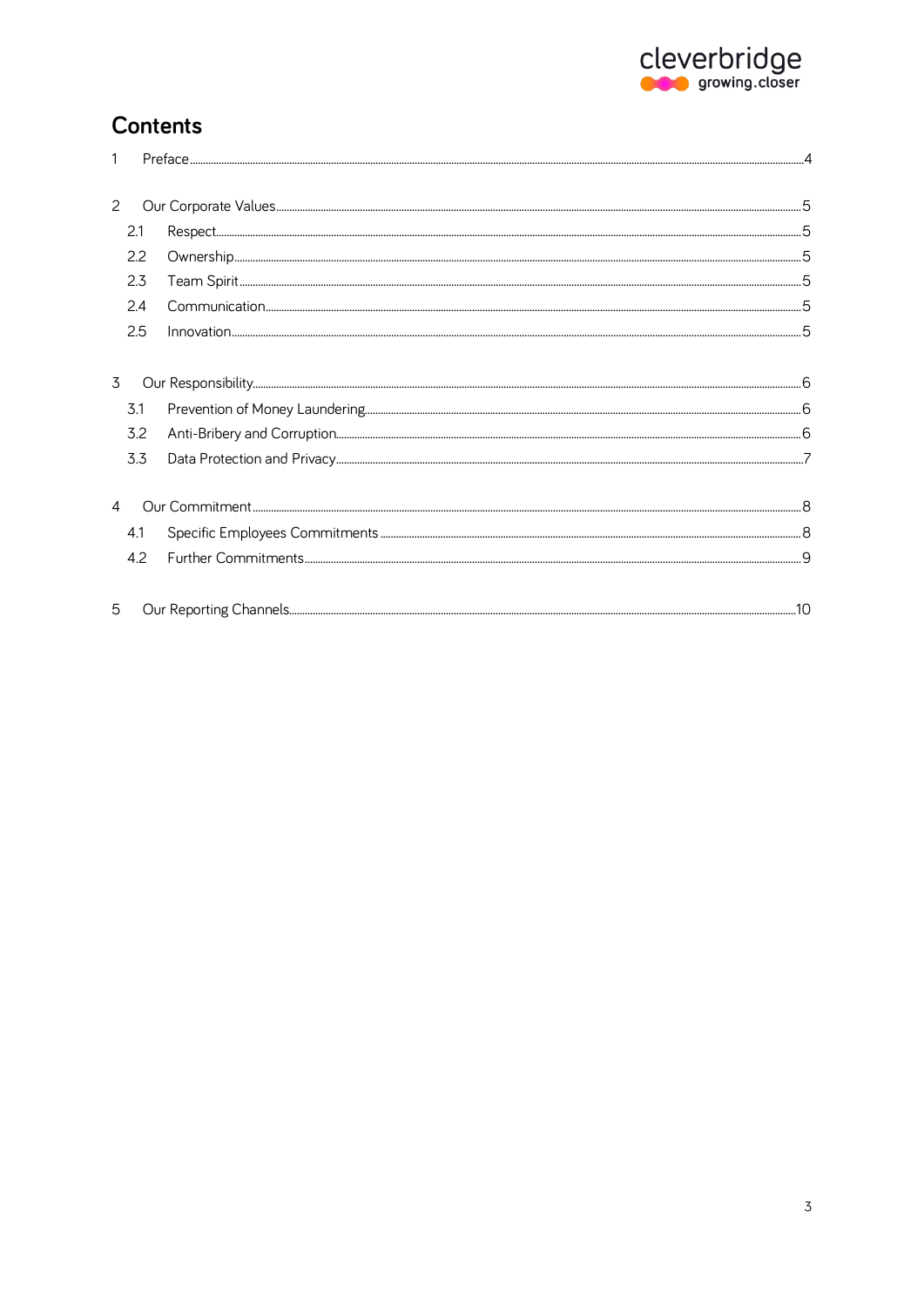

## <span id="page-3-0"></span>**1 Preface**

Cologne, January 2022

At cleverbridge, we build trust by applying our corporate values and this Code of Ethics to every business decision we make. Our employees adhere to the highest ethical and business standards, which foster a culture of true integrity.

Our solid foundation and fierce commitment to employees, clients, customers and business partners sets us apart and brings us together. We aim to not just be the best at what we do, but always do the right thing.

We are committed to respect, ownership, team spirit, communication and innovation. These values are the essence of our identity.

Who we are motivates us to be transparent about every decision we make, every goal we set, and the growth we strive to attain. Our executive and management teams foster a culture in which any stakeholder feels free to ask questions and raise concerns when something doesn't seem right.

Our focus on developing best-in-class solutions goes hand in hand with our value-based culture. Because we subscribe to these values, our clients and partners receive the very best we have to offer, equating to the most sincere, reliable experience in the market.

We carry the success of cleverbridge with great responsibility, and we count on our employees to advocate for integrity and live these values every day.

Wendi Sturgis cleverbridge CEO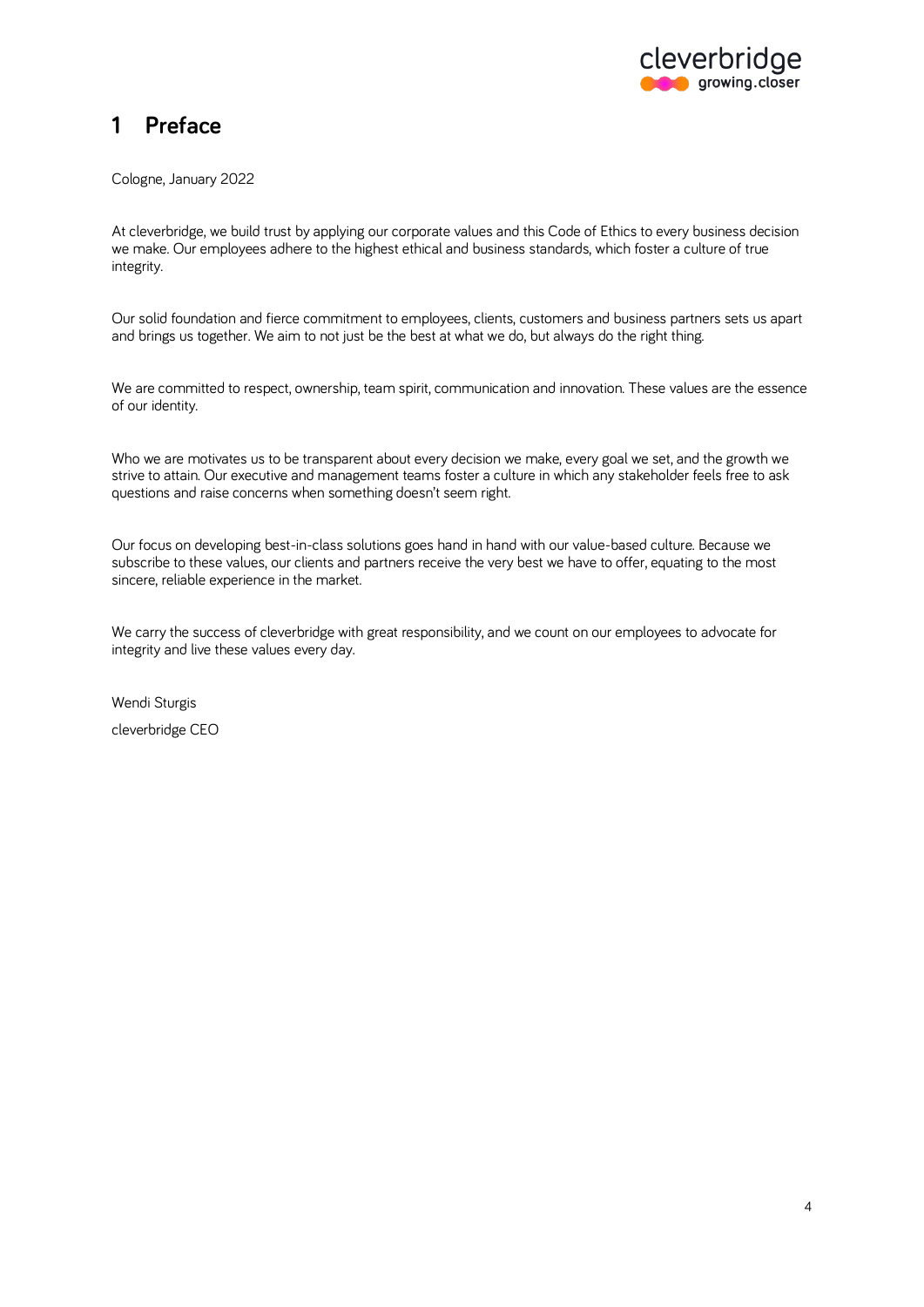

# <span id="page-4-0"></span>**2 Our Corporate Values**

These values support our vision, mission, and corporate strategy and help to shape our culture—they are the essence of our identity. They define how we interact, and they provide the guiding principles for the decisions we make. To build a strong culture, we need people who either share our values or possess the willingness and ability to embrace those values. Our values, culture, and people are key to the success of cleverbridge.

#### <span id="page-4-1"></span>**2.1 Respect**

**Simply put, we respect one another.** We respect and comply with the laws, regulations, and internal policies that apply to our business. We recognize everyone's time and effort and treat our colleagues, clients and customers with courtesy. When interacting and collaborating, we give the other person the opportunity to excel at their work by providing the support that they need and trusting them to make informed decisions. By acting with respect, we're able to learn from one another and uncover the unique value that each of us brings to cleverbridge.

#### <span id="page-4-2"></span>**2.2 Ownership**

We own our responsibilities and meet our commitments. At our core, we're powered by clever, collaborative people who share the same goals—and the same passion for reaching them. We take pride in delivering quality work in a timely fashion. As a result, we hold ourselves—and each other—to high standards of accountability, integrity, and willingness to go the extra mile to provide the very best solutions for our clients and customers.

## <span id="page-4-3"></span>**2.3 Team Spirit**

**We foster supportive relationships.** Ask nearly any employee what their favorite thing about cleverbridge is and you'll wholeheartedly hear, "the people." Both in a professional and personal capacity, we offer help and bring out the best in one another. We nurture a diverse and inclusive community where we're encouraged to be our authentic selves. This gives us the opportunity to form relationships that are extraordinarily fun, stimulating, challenging and rewarding.

#### <span id="page-4-4"></span>**2.4 Communication**

**We communicate accurate, timely, and relevant information.** Important issues and changes within the organization are delivered on a high-level, and nitty-gritty details are proactively relayed to anyone impacted by them. When communicating with one another, we're attentive and open to feedback. Sure, we don't always agree—but our discussions, however difficult, remain respectful and productive.

#### <span id="page-4-5"></span>**2.5 Innovation**

**The pursuit of effectiveness, efficiency, and excellence drives what we do, how we do it and the goals that we set.** We respond to change quickly and move forward together to transform the future. We encourage one another to keep improving, even when it means taking risks. We embrace honest mistakes if we learn something useful.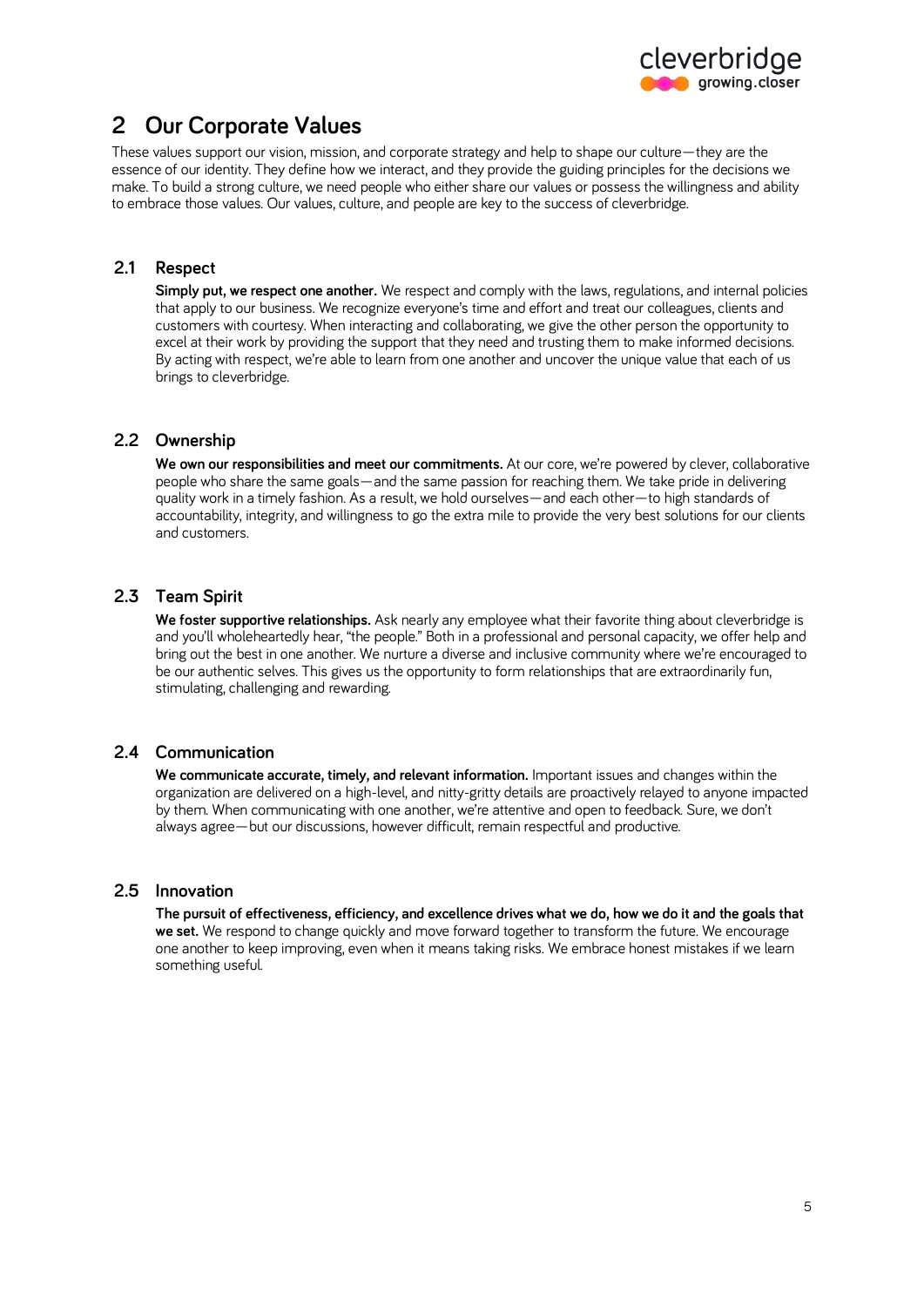

# <span id="page-5-0"></span>**3 Our Responsibility**

cleverbridge is committed to following the highest standards of business ethics and requires its customers, clients, employees, business partners, and third parties to act in an ethical manner and with integrity.

### <span id="page-5-1"></span>**3.1 Prevention of Money Laundering**

As a global service provider, cleverbridge takes responsibilities to combat money laundering and terrorism financing. We enter into business relationships with clients, business partners and third parties with good reputations, which comply with legal requirements, and whose financial resources come from a legitimate origin.

cleverbridge adopts internal organizational safeguards and establishes:

- internal training and process description documents and policies,
- business- and customer-focused monitoring systems and processes, due diligences (KYC)
- annual controls to prevent money laundering by cleverbridge's external auditors

At cleverbridge, we contribute to cleverbridge's endeavor to prevent money laundering, terrorism financing, and fraud.

#### <span id="page-5-2"></span>**3.2 Anti-Bribery and Corruption**

cleverbridge does not tolerate any form of bribery or corruption and maintains a dedicated program to prevent and detect any attempt of it in all its forms.

cleverbridge has established the following guidelines and procedures:

- Internal training outlining the measures and procedures we take to comply with applicable laws
- Detailed analysis through a Due Diligence process
- Policy on Donations, Gifts and Hospitality
- Guidelines to avoid any (potential) conflict of interest

#### **3.2.1 Donations, Gifts and Hospitality**

Sending and receiving donations, gifts, and invitations is possible at cleverbridge. Nevertheless, these kinds of activities are carefully examined to determine whether they promote the company's legitimate objectives. These contributions may not be promised, offered, or made to obtain improper business advantages or for other unethical purposes, and they must comply with our Policy to Giving and Receiving Gifts and Invitations.

#### **3.2.2 Conflicts of Interest**

When a business decision is influenced by personal interest and not made in the best interest of cleverbridge, this could lead to a conflict of interest.

If so, this should be brought to our attention and be addressed and resolved before any actual damage is done.

All employees and contractors have the responsibility to protect personal data and confidential information owned by cleverbridge or held by the context of its business operation.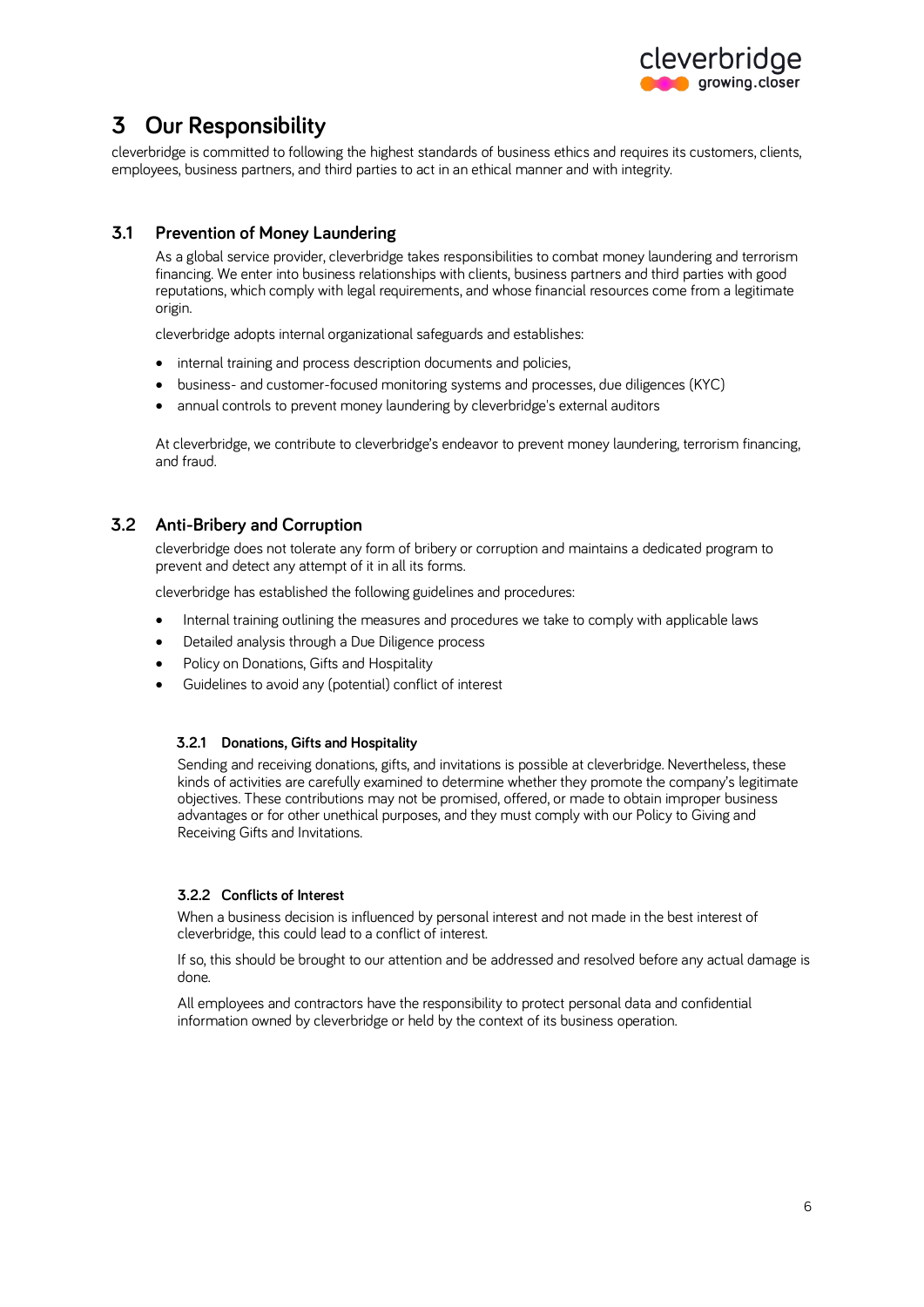

## <span id="page-6-0"></span>**3.3 Data Protection and Privacy**

#### **3.3.1 Protection of Confidential, Personal and Proprietary Information**

cleverbridge treats personal data of employees, customers, clients, affiliates and other interested parties with the utmost care and confidentiality in accordance with the GDPR (General Data Privacy Regulation) and other local and/or international laws.

cleverbridge maintains commercially reasonable and appropriate physical, technical, and organizational measures, and procedures to safeguard and secure personal information according to ou[r Privacy Policy.](https://grow.cleverbridge.com/privacy-policy) 

All employees and contractors have the responsibility to protect personal data and confidential information owned by cleverbridge or held by the context of its business operation.

#### **3.3.2 General Information Security**

cleverbridge addresses information security with highest priority.

The Fraud Prevention Department, Compliance Department, the Due Diligence Committee, and the Executive Team share responsibilities and establish internal politics/policies to prevent all forms of corruption.

#### 3.4 **Sustainability**

To cultivate strong roots of sustainability, we do everything within our capacity to incorporate sustainable solutions and reliable supply chains.

As a leading tech company, we are committed to achieving sustainable growth that is reflected in our values, strategy and within every department.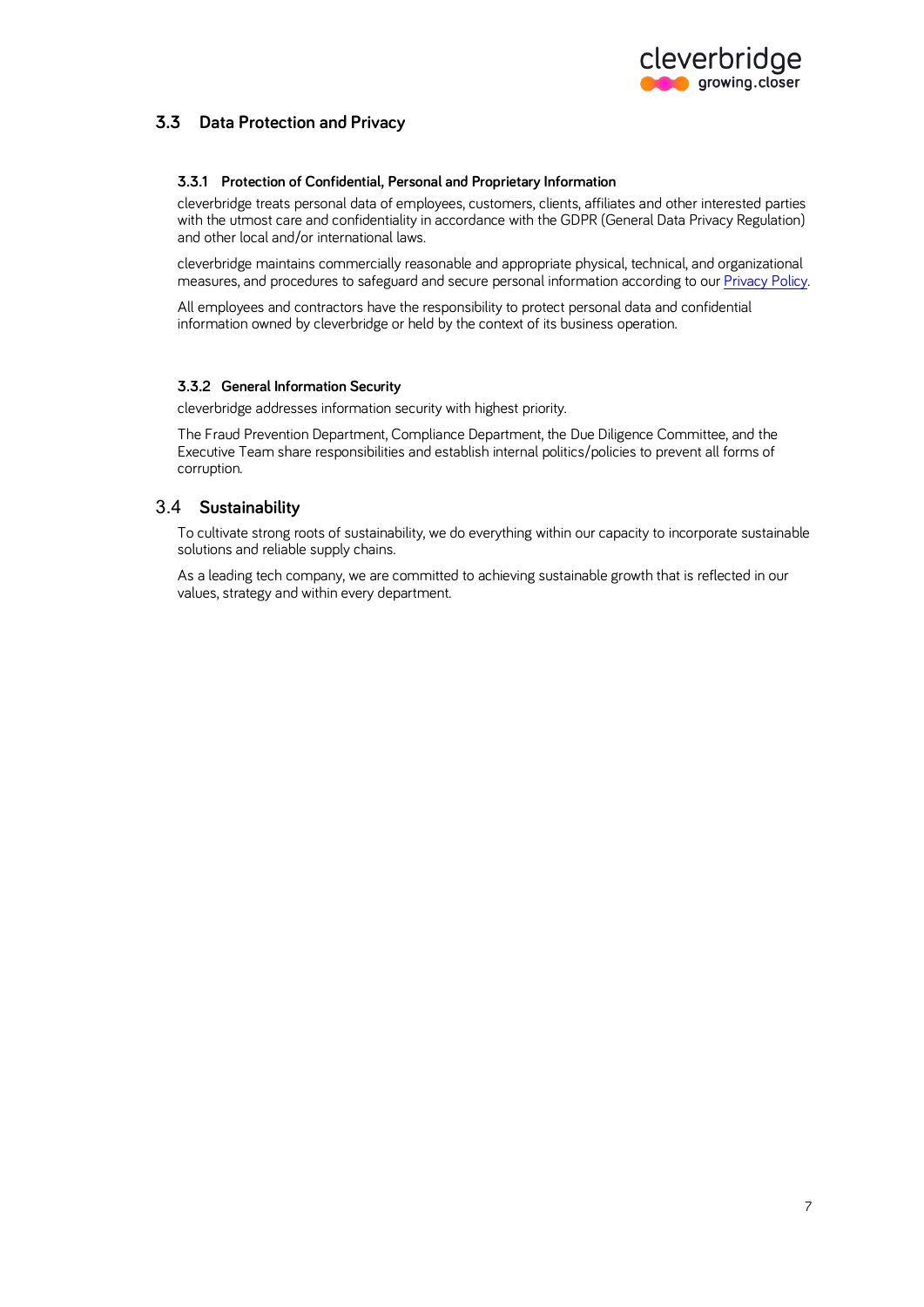

## <span id="page-7-0"></span>**4 Our Commitment**

cleverbridge is committed to following international guidelines and rules. It is expected that our suppliers, partner, customers, and clients adhere to:

- International Bill of Human Rights, consisting of:
	- o Universal Declaration of Human Rights
	- o International Covenant on Civil and Political Rights
	- o International Covenant on Economic, Social and Cultural Rights
- European Convention on Human Rights
- ILO (International Labor Organization) Tripartite Declaration of Principles on Multinational Enterprises and Social Policy and ILO Declaration on Fundamental Principles and Rights at Work, and fundamental freedoms
- UN Convention Against Corruption
- OECD Convention Against Bribery of Foreign Public Officials

Additionally, cleverbridge has further commitments to our employees as well in relation to our partners.

#### <span id="page-7-1"></span>**4.1 Specific Commitments to Employees**

#### **4.1.1 Equal Employment Opportunities**

cleverbridge is an equal opportunity employer, full stop. We celebrate diversity and are committed to creating an inclusive environment for all employees, and that starts with our hiring practices. We comply with all applicable laws directed to protecting equal employment opportunities.

#### **4.1.2 Health and Safety**

cleverbridge is committed to the goal of providing and maintaining a healthy and safe work environment with a view to continuous improvement. All employees are encouraged to participate in developing, implementing, and enforcing health and safety policies and procedures. cleverbridge commits to its social and environmental responsibility and promotes training on healthy working methods and instructions, including employing environmentally sustainable practices.

cleverbridge offers various events and activities to promote health and safety among its employees, such as an annual health week and a wellness challenge. This is a team and individual challenge that promotes healthy habits, stress reduction and overall physical and mental health.

#### **4.1.3 Prohibition of Discrimination and Harassment**

cleverbridge does not tolerate any kind of discrimination or harassment that creates a hostile or unpleasant environment for employees regardless of employment agreement or rank.

cleverbridge will not be lenient in cases of assault, sexual harassment, or workplace violence, whether physical or psychological.

cleverbridge prohibits unlawful discrimination based on race, color, creed, sex, religion, age, national origin or ancestry, physical or mental disability, veteran status, marital status, medical condition including genetic characteristics, sexual orientation, gender identity, or any other category protected by local or international law.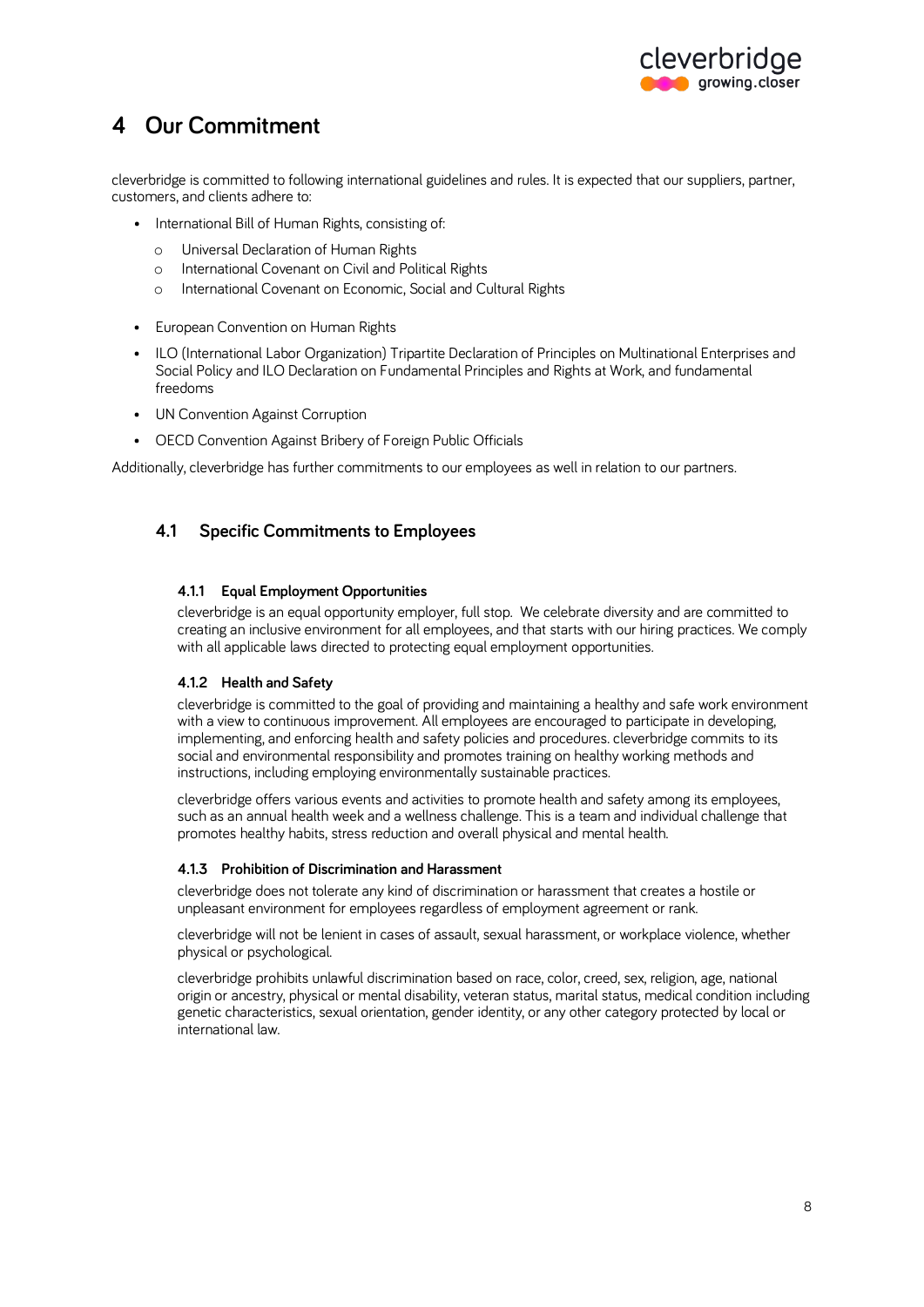

## <span id="page-8-0"></span>**4.2 Further Commitments**

#### **4.2.1 Prohibition of Child Labor**

Child labor refers to work that deprives children of their childhood and affects their schooling, their potential and their dignity. It is harmful to them mentally, physically, and socially as well as harming their right of access to education. cleverbridge is committed to helping eliminate child labor.

cleverbridge refuses to employ anyone under the minimum legal age applicable in the relevant countries where it operates, in accordance with the conventions of the [International Labor Organization \(ILO\)](https://www.ilo.org/global/topics/child-labour/lang--en/index.htm) and [UN Convention on the rights of the Child.](https://www.ohchr.org/en/professionalinterest/pages/crc.aspx) cleverbridge follows the stricter law if more than one law applies.

Additionally, cleverbridge requires suppliers, partners and vendors to follow stricter applicable laws and recognize children's rights. The minimum age for employment must be at least 15 years as stipulated in ILO's conventions 138 and 182. Children between the age of 15 and 18 can be employed only in case if the work does not jeopardize their health and safety and affects their schooling and development negatively.

#### **4.2.2 Prohibition of Modern Slavery**

cleverbridge recognizes that modern slavery is a crime and a fundamental violation of human rights and undertakes a zero-tolerance approach to it within its global organization chain. cleverbridge will not tolerate any form of modern slavery including servitude, forced or compulsory labor or human trafficking.

cleverbridge is committed to ensuring that there is transparency in its business approach and aims to demonstrate its commitment to operating fairly, honestly and in compliance with all applicable legislative, regulatory, and ethical requirements.

#### **4.2.3 Remuneration and Working Hours**

cleverbridge respects the right of workers to get fair remuneration and ensures that every employee receives at least the minimum wage and benefits legally required.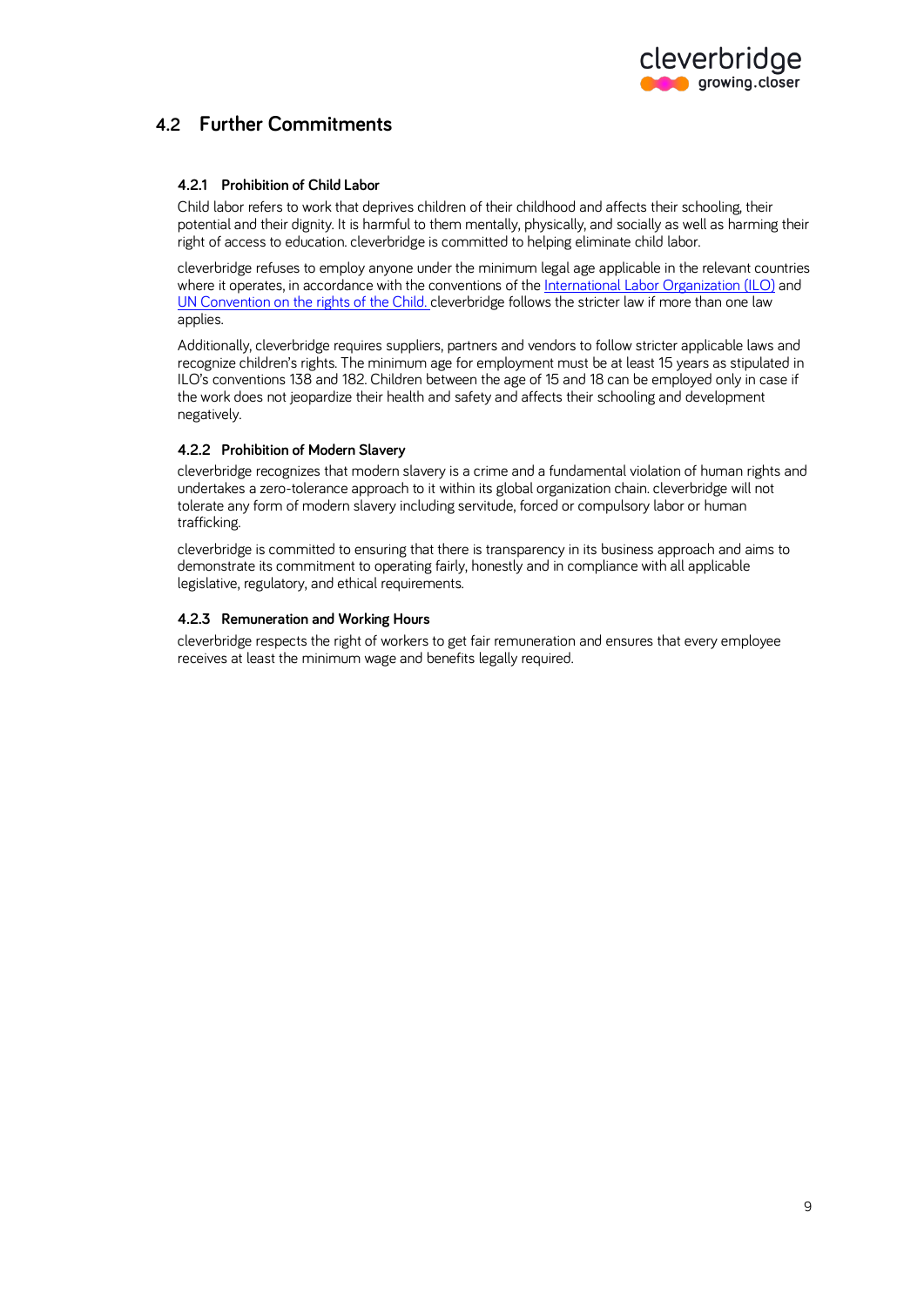

# <span id="page-9-0"></span>5 **Our Reporting Channels**

cleverbridge expects that employees and/or third parties will inform us of any possible breach of this Code of Ethics. By doing so, it helps us to identify and eliminate unfair or inappropriate conduct.

We inform the following persons or departments about any non-compliant behavior that indicates a breach of our Code of Ethics:

- Managers
- Legal and Compliance Department
- People Organization
- Whistleblower Platform

Information on possible violations of this Code of Ethics can be provided confidentially and anonymously, as needed through the [cleverbridge Whistleblower Reporting System..](https://ihaveaclue.cleverbridge.com/) 

All incidents will be reviewed by the Compliance Department and appropriate measures will be taken. cleverbridge does not tolerate any retaliation against whistleblowers. Violations of this prohibition will be punished as compliance violation.

All incidents or possible violations of the Code of Ethics are responded to in accordance with formal company-wide processes. These processes consider the presumption of innocence. cleverbridge will take appropriate disciplinary action in the event of demonstrable violations.

cleverbridge will apply the same principles to allegations of wrongdoing brought by third parties.